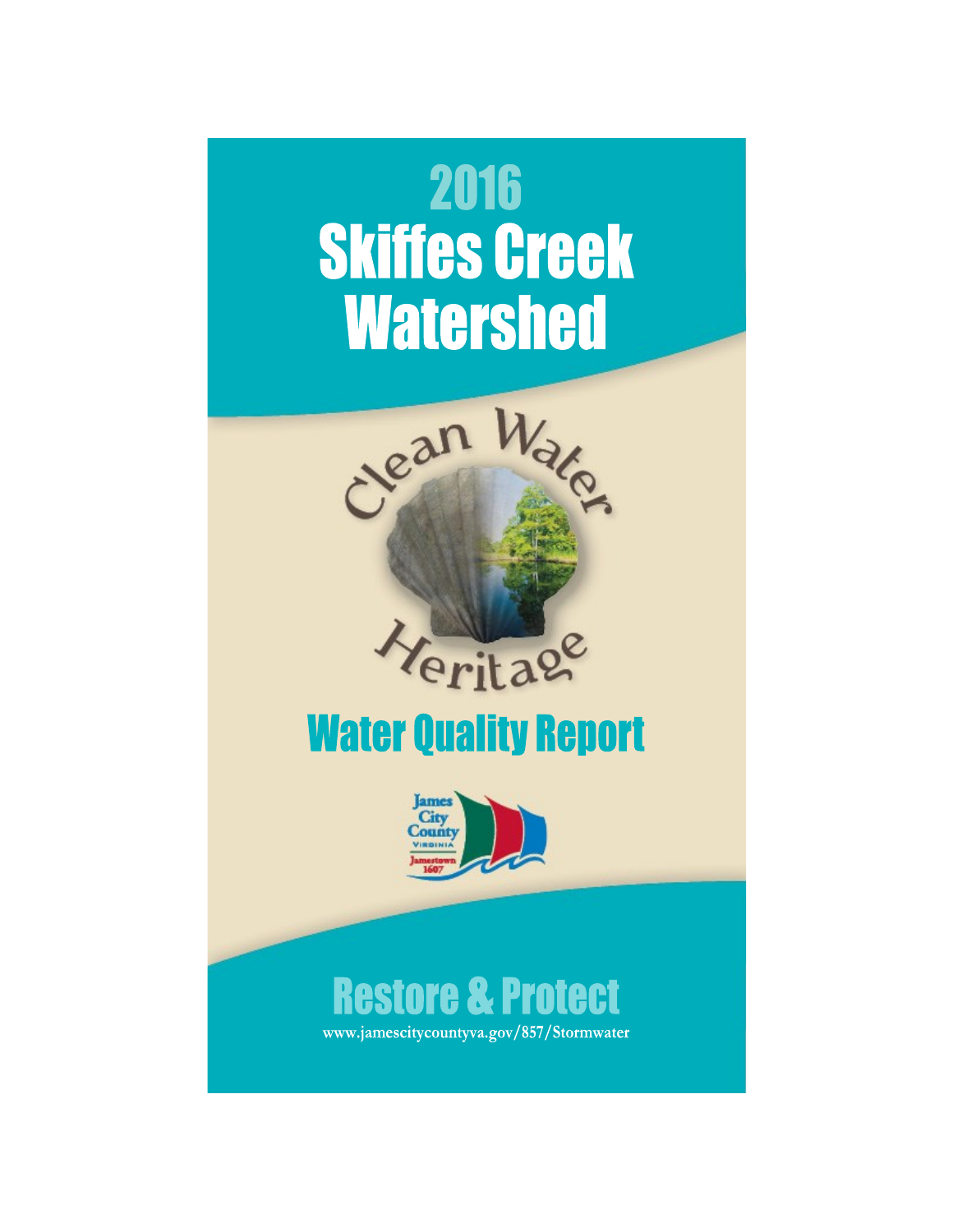### **James City County Water Quality Strategies**

As part of a long term commitment to environmental stewardship, James City County volunteers and staff have been gathering information about stream health throughout the County since 2008. The goal of collecting water quality information is to be able to identify emerging water quality problems, target areas for restoration and preservation, document improvements from citizen and County actions and provide educational and volunteer opportunities for the public.

Volunteers and staff collect two types of data: one looks at the types of small creatures that live in streams and the other provides an indication of the amount of harmful bacteria present in a stream. Together, this information provides evidence of the overall health of the County's waterways.

The following information is a summary of known water quality conditions in the County, gleaned from data collected by the Virginia Department of Environmental Quality, from the County's volunteer water monitoring program and from completed James City County watershed management plans. As more information becomes available, this report will be updated.

## **Skiffes Creek Watershed**

Skiffes Creek Watershed consists of tidal, low-lying lands, and runs through York County, the Yorktown Naval Weapons Station, and forms the border between the City of Newport News and James City County. It serves as a drinking water resource for the City of Newport News. Habitat assessment ratings in most of the watershed are considered "excellent," indicating a healthy environment for wildlife. One third of the watershed located within James City County is forested or open water areas. Development in Skiffes Creek watershed primarily consists of industrial (Green Mount Industrial Park) and older residential neighborhoods with poor drainage systems and lack of stormwater treatment.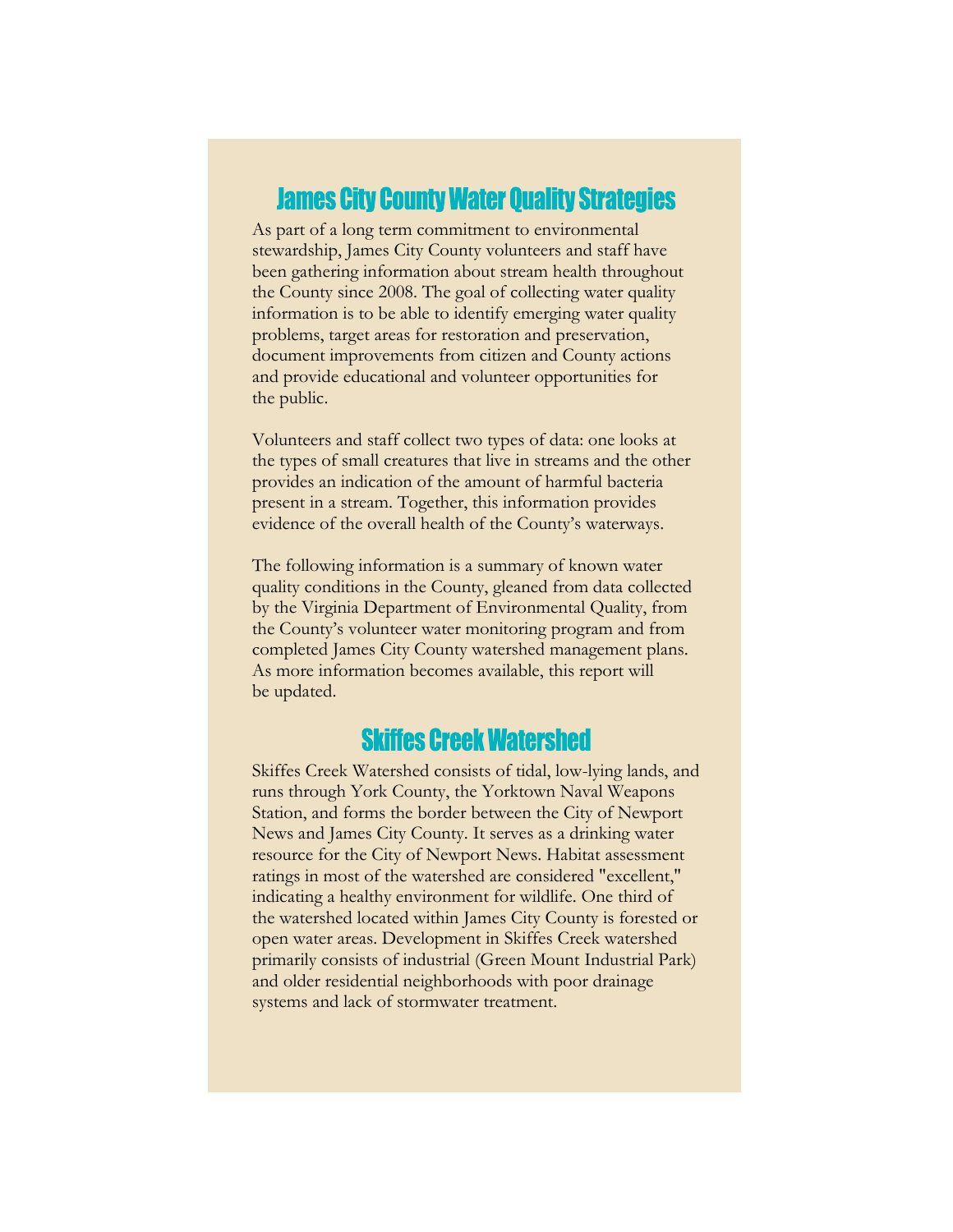## **Water Quality Conditions**

Skiffes Creek is on the Virginia Department of Environmental Quality's (VADEQ) impaired waters list for fecal coliform bacteria, and dissolved oxygen. There are swimming, shellfish and fishing advisories in effect for Skiffes Creek due to the bacteria and PCBs present-pollutants that could make people sick if they swim in the water or eat aquatic organisms that live in the creek.

In 1998, VADEQ added Skiffes Creek to its list of impaired waters due to the high bacteria counts at their monitoring station. Virginia Department of Health's bacteria monitoring of Skiffes Creek caused it to be listed in 2005 for shellfish condemnation. In order for Skiffes Creek to come back to healthy bacteria levels, it has been estimated that there needs to be at least a 92% reduction in fecal coliforms within the stream.

Through the Stormwater Division's Water Quality Monitoring Program, and the efforts of County staff and citizen volunteers, monitoring results indicate that the overall water quality in the portion of Skiffes Creek located within James City County is good and supports a healthy environment.

## **Problems in the Watershed**

- Existing development contains very few stormwater treatment practices; the area has been subject to drainage problems due to flat topography and inadequate conveyance systems. This causes road, garage and yard flooding to occur in typical rainstorms.
- Stream channels in Skiffes Creek are highly eroded from uncontrolled stormwater runoff and aging infrastructure.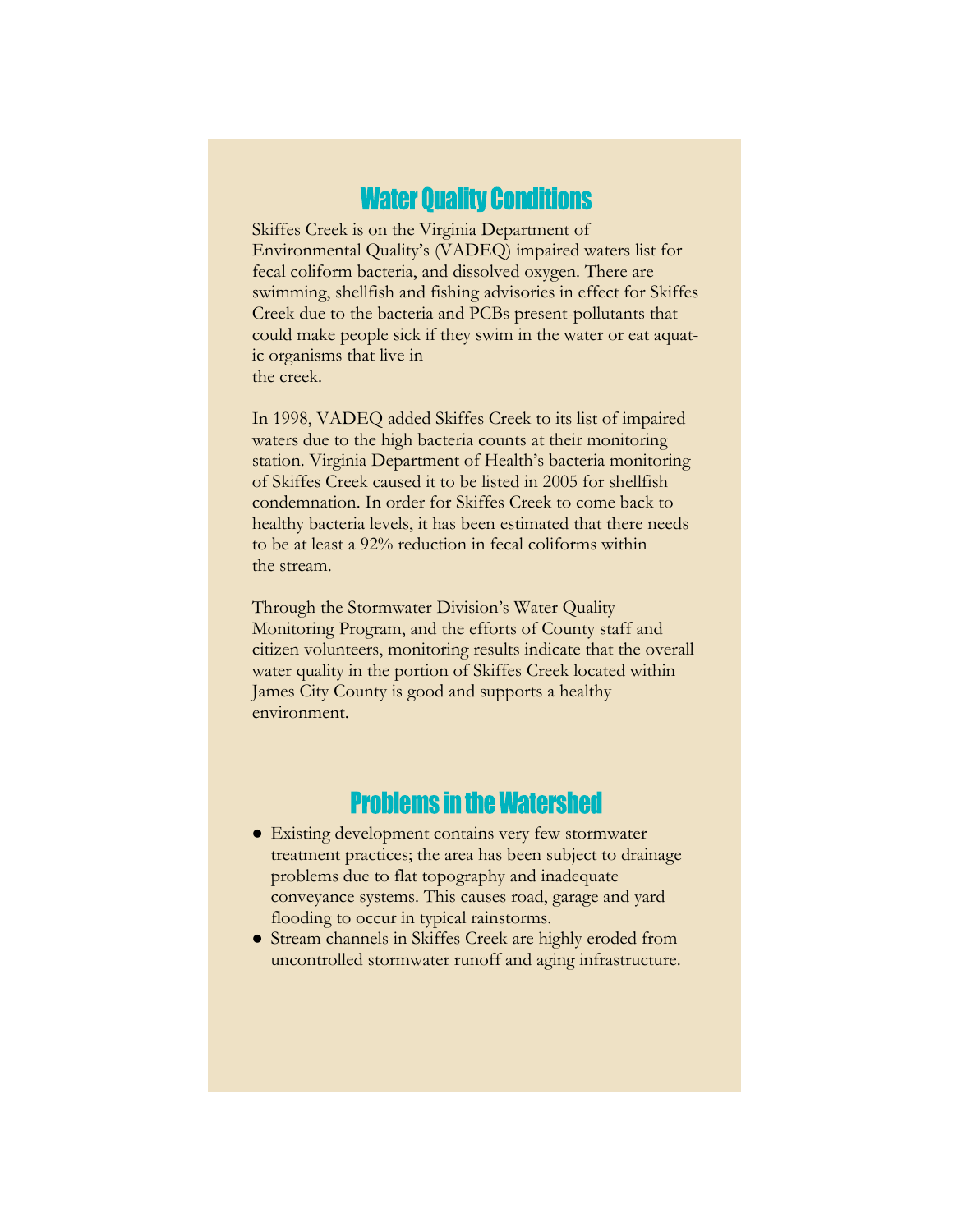### **Completed Studies and Plans**

- Site Assessment and Conceptual Plan, James River Commerce Center (WEG, 2010)
- Fecal Bacteria Total Maximum Daily Load Development for Warwick River (VADEQ, 2007)
- Skiffes Creek Baseline Assessment and Conservation Plan (CWP, 2005)

## **What Can Citizens Do?**

- Clean up after your pet. Pet waste contains bacteria and viruses that are harmful to people and the environment.
- Fertilize properly. Learn about your soil and the type of grass in your yard to make a responsible fertilizing plan. Contact Turf Love at 757-564-2170 for help in identifying your yard needs.
- Leave a natural plant buffer around streams or stormwater ponds. Vegetation filters pollutants before they get to the water.
- Don't put fats and oils down the drain. Fatty deposits build up in the sewer system and can lead to sanitary sewer overflows, leaving harmful bacteria and viruses in the environment.
- Wash your car on grass, not on pavement. Soap and grease will be filtered through the grass and soil before getting into groundwater.
- Plant a rain garden. These beautiful landscaped areas can act as a trap for rain water and can prevent erosion in areas where there is a lot of stormwater run-off.
- Power-wash with care. Look for cleaning products with environmentally-friendly ingredients.
- Don't put leaves and yard clippings in road ditches or on top of storm-drain inlets. Collect leaves and clippings for compost or drop off at a County transfer station.
- Go to askhrgreen.org for more helpful ideas.